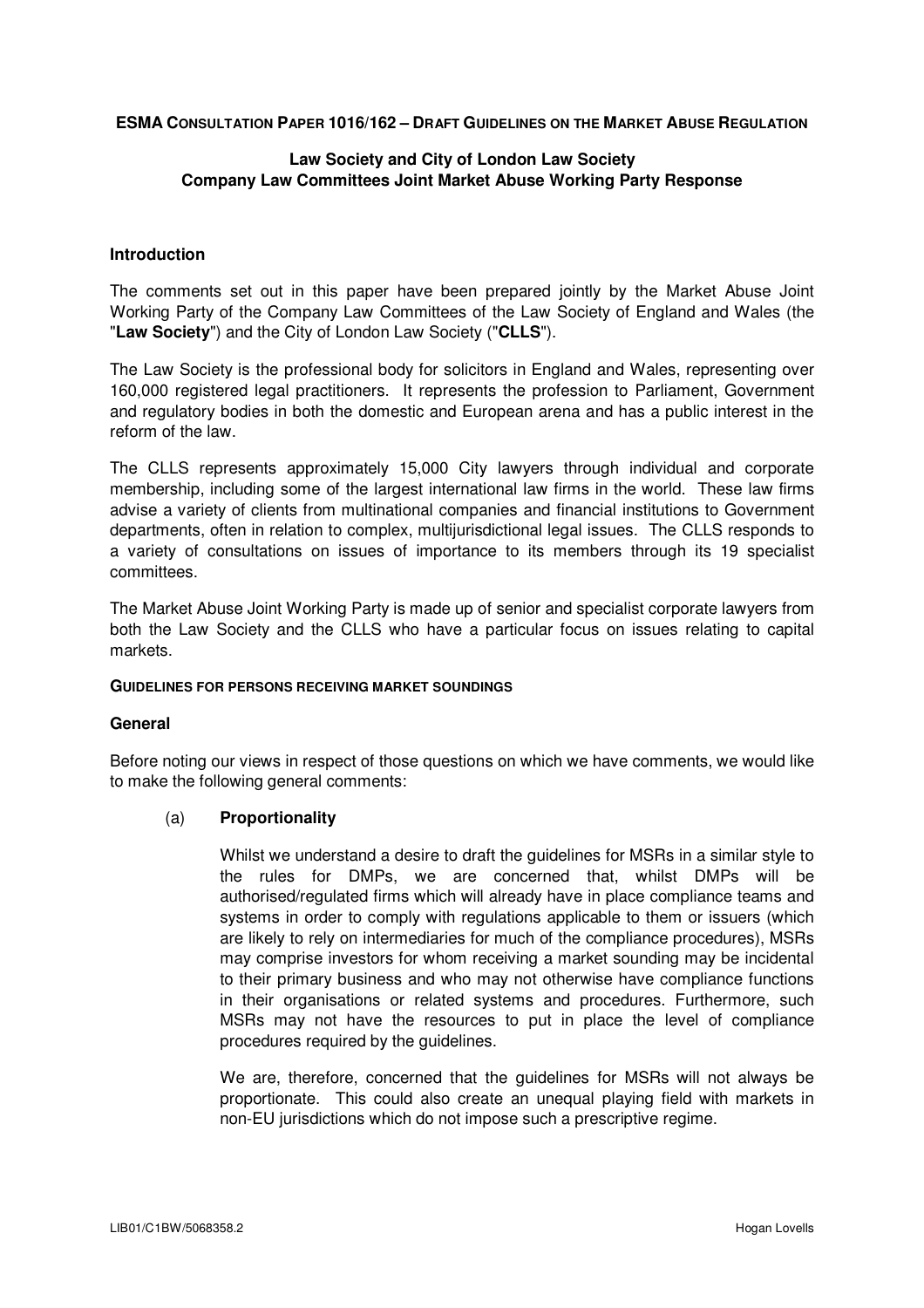Whilst we appreciate that it would be possible for an MSR who is in this position to advise the DMP that it does not wish to receive soundings, it does not seem right to us that MSRs should have to refuse to receive soundings for that reason.

MSRs that do not have compliance functions and, in particular, those based outside the EU, may not be aware of the guidelines for MSRs and we wonder if it would be a good idea for DMPs to have to make MSRs aware of the guidelines before providing a sounding.

### (b) **Extra-territorial reach**

It is not clear to us how the guidelines would apply to a market participant who is outside the EEA.

## **Q1: Do you agree with this proposal regarding MSR's assessment as to whether they are in possession of inside information as a result of the market sounding and as to when they cease to be in possession of inside information?**

The proposal seems sensible but there does not appear to be any recognition that some information that may be relevant to the assessment might sit behind a Chinese Wall within an MSR and it would be helpful for there to be clarity as to whether an MSR is required to take such information into account.

### **Q2: Do you agree with this proposal regarding discrepancies of opinion between DMP and MSR?**

We agree.

## **Q3: Do you agree with this proposal regarding internal procedures and staff training? Should the Guidelines be more detailed and specific about the internal procedures to prevent the circulation of inside information?**

As explained above, not all MSRs will be regulated entities: they may be individuals or companies that are not listed and may not be based in the EU. They may only receive market soundings very infrequently. We therefore think that the proposal regarding internal procedures and training will impose too great a burden on many MSRs. Furthermore, we question whether the requirement for MSRs to train their staff goes further than Article 11 of MAR envisages, in that the Article only refers to ESMA issuing guidelines regarding the steps that MSRs are to take in order to comply with Articles 8 and 10.

We do not, in any case, think that the guidelines should be more detailed or specific.

# **Q4: Do you agree with this proposal regarding a list of MSR's staff that are in possession of the information communicated in the course of the market sounding?**

We wonder if the quidance could be clearer on this point. We do not think that it is immediately clear what "in possession of" means. Does it mean that persons who have substantive or active involvement with the sounding are "in possession of it" or is a more passive recipient in possession e.g. someone who manages e-mail or post for another.

Also, what does the term "working for" mean? Does it extend to professional advisers? We think that this should be restricted to staff of the MSR. Again, we question the proportionality of this requirement seeing that many MSRs may not have the internal systems to comply with these requirements.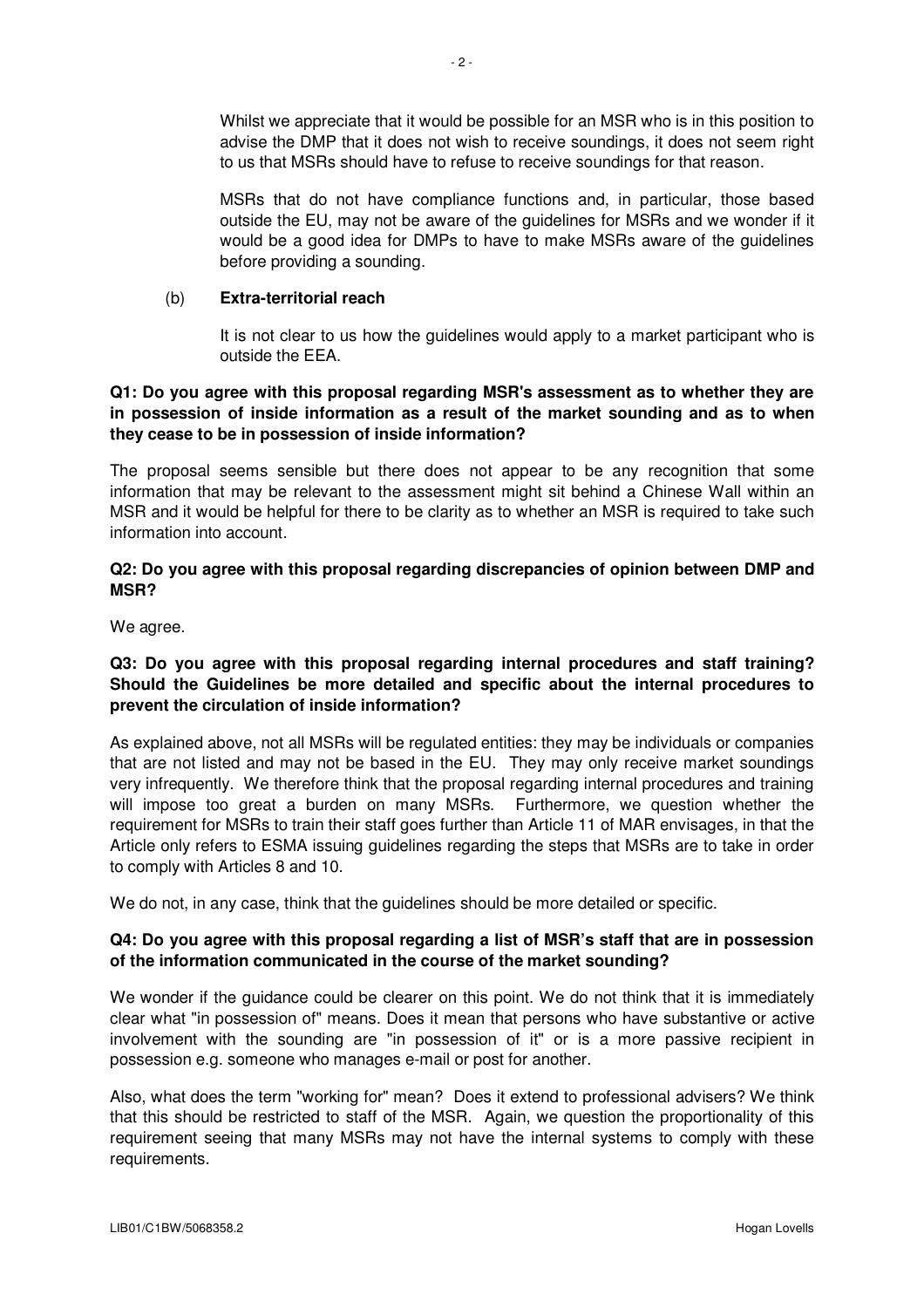As drafted, the rules would have to be applied in the same way to every situation which would not always be appropriate or proportionate. In particular, we note that the guidance relates to all information that is communicated in the course of a market sounding and does not relate only to soundings which include inside information. We do not think it is appropriate to impose a burden of compliance in situations where no inside information is imparted.

# **Q5: Do you agree with the revised approach regarding the recording of the telephone calls?**

The revised approach seems sensible. Where, as will normally be the case, there is more than one DMP involved in a market sounding call we note that the MSR will have to sign more than one record of the call, which we do not think is proportionate.

## **Q6: Do you agree with the proposal regarding MSR's obligation to draw up their own version of the written minutes or notes in case of disagreement with the content of those drafted by the DMP?**

We think that the wording of Article 6(2) of the Delegated Regulation and Guidance note 8(b) do not work particularly well together. The Delegated Regulation wording seems to mean that the DMP and MSR have five working days to reach agreement but the guidance, read on its own, suggests that the MSR should provide its own minutes within five working days of the sounding if it does not agree with the DMP's version, but provides no time by which the DMP must provide its version to the MSR. If the MSR did not receive the DMPs version until the fifth working day after the sounding, and did not agree with it, the MSR may find that it cannot comply with this obligation. We have attempted to cover this issue in the attached copy of the guidelines which includes some suggested changes.

**GUIDELINES ON LEGITIMATE INTERESTS OF ISSUERS TO DELAY INSIDE INFORMATION AND SITUATIONS IN WHICH THE DELAY OF DISCLOSURE IS LIKELY TO MISLEAD THE PUBLIC**

# **Q8: Do you agree with the proposal regarding legitimate interests of the issuer for delaying disclosure of inside information?**

# Preparation of results

We consider that there needs to be clarity that the process of preparing results (annual and interim) for publication does not trigger a requirement for disclosure of inside information before the planned date for the publication of the results (except where it is clear that the results to be published are so divergent from expectations that a disclosure amounting to a profit warning is required). Under the existing UK regime it has been the general practice (acceptable both to regulators and market participants) for issuers to publish results in accordance with a planned (and usually disclosed) timetable (except where a profit warning is required). We think it is important that issuers should understand that this practice is acceptable and the circumstances in which accelerated disclosure is required. Paragraph 64 of the consultation does not provide the clarity that is required.

It would be helpful if ESMA would clarify how it believes issuers should analyse the question. We see a number of possible explanations for the issuer's ability to keep to its planned results timetable (absent exceptional circumstances):

- (a) results which are in line with market expectations should generally be regarded as not giving rise to inside information; or
- (b) the delay in publishing the results would nonetheless be consistent with the requirement to publish "as soon as possible"; or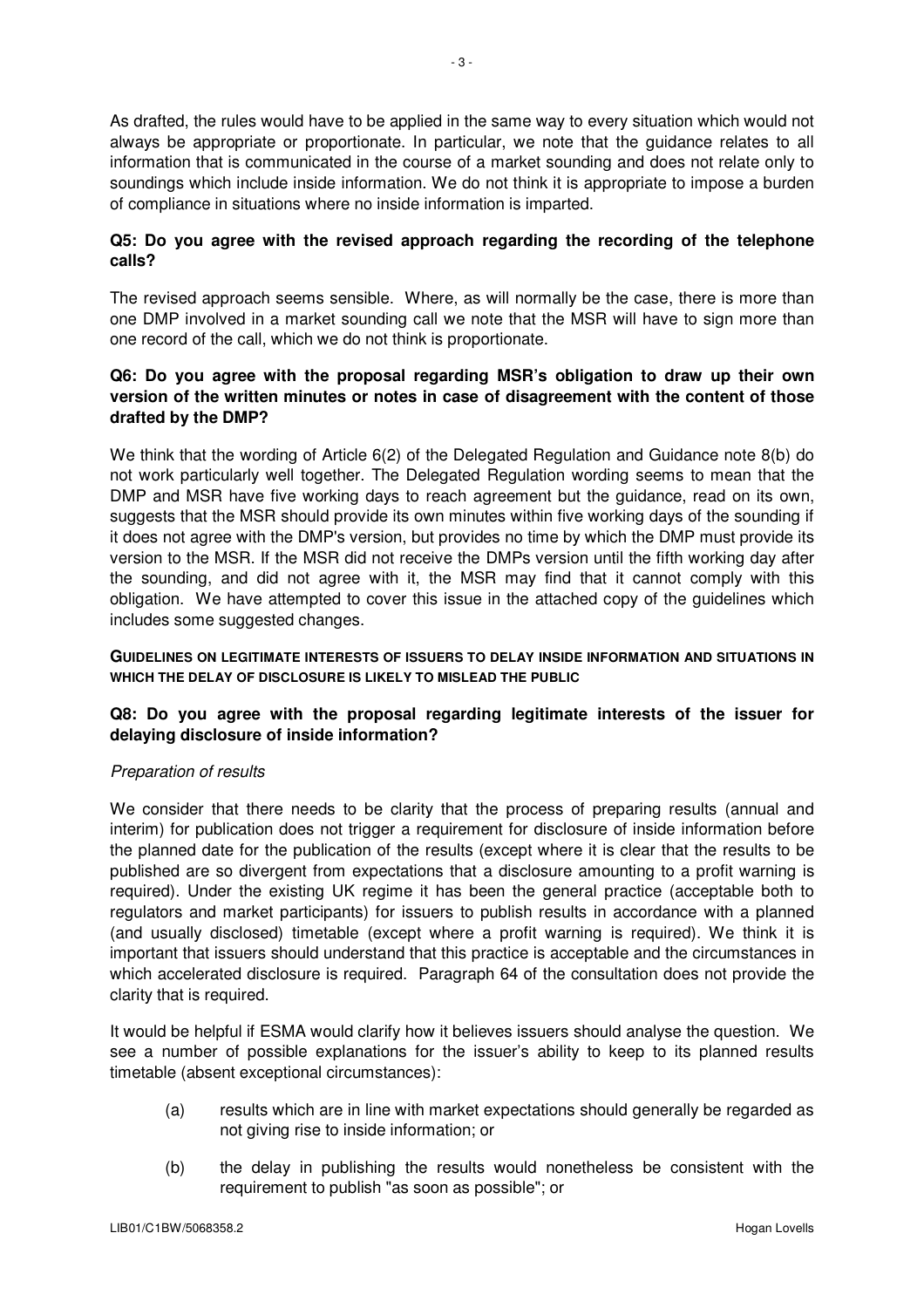- (c) there is no inside information until the results have been approved by the board (on the basis that the information may not be considered to be precise till this stage); or
- (d) the issuer is entitled to rely on the ability to delay on the basis that accelerated disclosure would prejudice its legitimate interest in maintaining an orderly reporting process.

If the explanation in (a) is correct there will be no market abuse if dealings take place during the process of results preparation. If any of the other explanations applies it becomes necessary for issuers to identify the moment in time when the information it has is inside information. This is likely to be problematic and it would avoid this potentially challenging analysis if it is acceptable for issuers to identify the commencement of the results preparation process as the point in time when information has or may have come into existence.

#### Unexpected and significant events

We understand paragraph 67 of the consultation to mean that, where an issuer is faced with an unexpected and significant event, it may need some time to clarify the situation and that this does not involve exercise of the right to delay but that the requirement under Article 17(1) to inform the public "as soon as possible" allows the issuer time to obtain clarification so that it can make a useful and reliable disclosure. It would be useful if ESMA could confirm this is correct.

## Buying or selling a major holding in another entity

As regards paragraph 1(e) of the draft Guidelines, which paragraph 86 of the consultation paper explains relates to planning the acquisition or disposal of shares where negotiations have not yet started, we do not understand why planning this particular kind of transaction is singled out. We consider that there should be a more general ability to delay disclosure of the planning stages of other kinds of transactions/corporate developments where negotiations may not have started. Also, we think the test "would jeopardise" is too strict. An issuer will have to make the judgment as to whether disclosure of information is likely to jeopardise the conclusion of a transaction without knowing what the reaction of the other parties involved would be. We think the test should be "is likely to jeopardise or adversely affect" (which is the wording used in Guideline  $1(d)$ ).

# Resignation of CEO

We are unsure why ESMA consider that the case of a CEO resigning will not amount to a legitimate interest (paragraph 63 of the consultation paper). We believe that there are circumstances where it would be legitimate for an issuer to delay such a disclosure, particularly, for example, where the resignation is not with immediate effect in order to allow time to find a suitable replacement.

#### Approach to interpreting the right to delay

We note the comment in paragraph 69 of the consultation that the possibility to delay disclosure should be narrowly interpreted. We do not agree but think the SMSG was correct in its contrary view. The ability to delay disclosure is an important balance to the broad scope of the definition of "inside information". On the one hand the policy of the regulation is to restrict dealings where there is information which provides an unfair advantage, which tends to a broad view of what is inside information. On the other hand, issuers have a considerable burden for making disclosures if all inside information must be disclosed even where to do so would damage the issuer (to the disadvantage of all its stakeholders). That would tend to a narrower scope for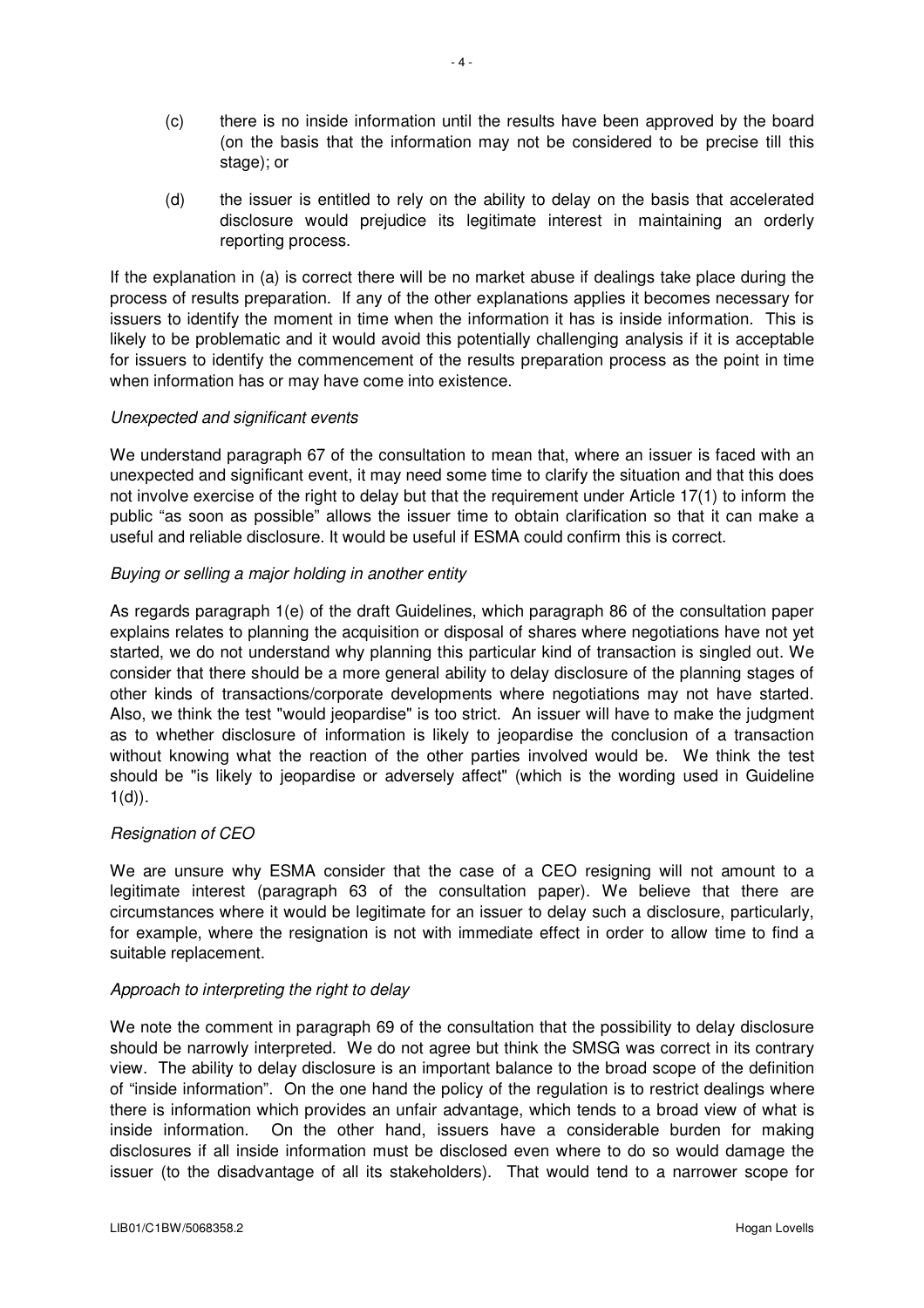inside information. The ability to delay provides a way to bridge this gap – allowing a broad view of inside information but avoiding too many damaging disclosures.

## **Q9: Do you agree with the proposal regarding situations where the delayed disclosure is likely to mislead the public?**

We consider that the approach in the Guidelines to the question of when a delay would be misleading is stated too definitively, in particular, in paragraphs 2(b) and (c) of the draft Guidelines (and paragraphs 100 and 102 of the consultation paper). We suggest that all of the issuer's disclosures of its financial objectives should be taken into account to determine whether a subsequent divergence is misleading (for example, a forecast accompanied by appropriate disclosure of assumptions/risks to achievement would not be misleading if a subsequent divergence was due to one of those assumptions not being met). It may be only on rare occasions that there will be a legitimate interest to be protected by a delay of such a disclosure but it would be wrong to rule out that possibility where the previous disclosure was such that investors cannot be said to be misled by the delay.

## **Drafting**

As noted above, there are aspects of the draft guidelines which we think could be expressed more clearly and in other cases we consider that the terms impose a more restrictive approach than seems to us to be justified. (For example Recital (50) of MAR specifically states that legitimate interests may relate to ongoing negotiations, or related elements, where the outcome or normal pattern of those negotiations would be likely to be **affected** by public disclosure, so we do not think that ESMA should impose a more onerous requirement, as it is seeking to do in the suggested drafting of 1a in the Proposal of Guidelines.) We include in the Appendix a copy of the draft guidelines in which we have marked some suggested changes to the text.

We should be happy to discuss the points made in this paper or the drafting of the quidelines with ESMA.

#### **31 March 2016**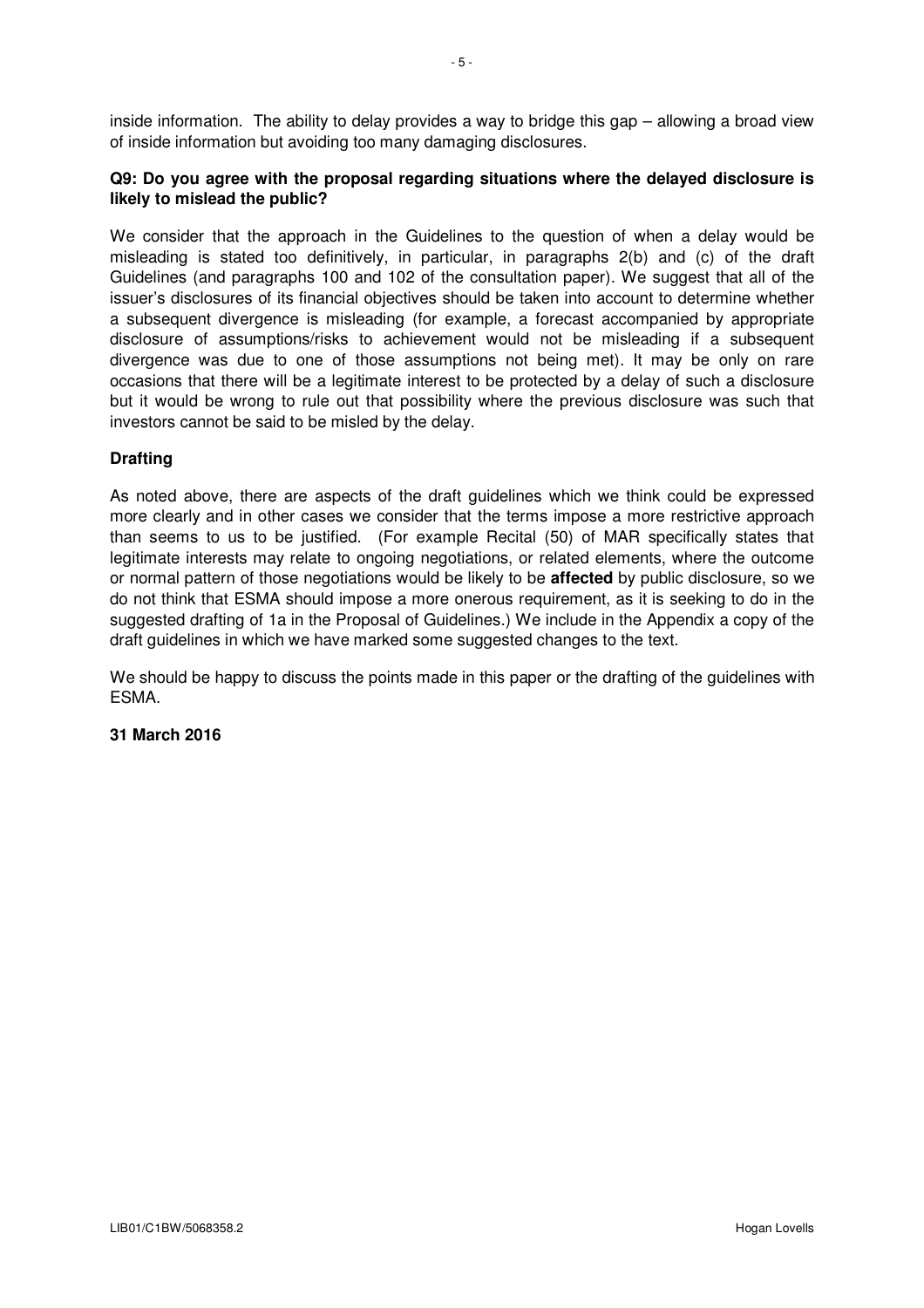## **Appendix**

### **2.12 Proposal of guidelines**

# **1. Designated persons or contact point within the MSR entitled to receive market soundings**

Where thea person receiving thea market sounding (MSR) designates a specific person or a contact point to receive the market sounding, the MSR should take reasonable steps to ensure that that information is made available to the disclosing market participants (DMP).

## **2. Communicating the wish not to receive market soundings**

After Upon being addressed contacted by a DMP<sub> $<sub>5</sub>$  for the purposes of a market sounding, a</sub></sub> MSR should notify it whetherthe DMP if they do not wish not to receive future market soundings on any occasion or in relation to either all potential transactions or particular types of potential transactions.

# **3. MSR's assessment as to whether they are in possession of inside information as a result of the market sounding and as to when they cease to be in possession of inside information**

- 1) While taking into account the DMP's assessment, MSRs of whether it is reporting inside information to the MSR, the MSR should independently assess whether they are in possession of inside information as a result of the market sounding, taking into consideration as a relevant factor all the information available toheld by them, including the information obtained from sources other than the DMP.
- 2) While taking into account  $t$  hea DMP's notification that the information disclosed in the course of the market sounding is no longer inside information, MSRsthe MSR should independently assess whether they are still in possession of inside information, taking into consideration all the information available toheld by them, including the information obtained from other sources than the DMP.

#### **4. Discrepancies of opinion between DMP and MSR**

- 1) In the case of market soundings where, according to the DMP, no inside information is disclosed, where the MSR assesses on the contrary that they are in possession of inside information they should:
	- a. refrain from informing the DMP of the discrepancy of opinion if the different assessment is due to the fact that the MSR is in possession of other information than that received from the DMP; or
	- b. inform the DMP of the discrepancy of opinion if the different assessment is based exclusively upon the information that the MSR received from the DMP.
- 2) In the case of market soundings where, according to the DMP, inside information has been disclosed, where the MSR receives the DMP's notification informing the MSR that the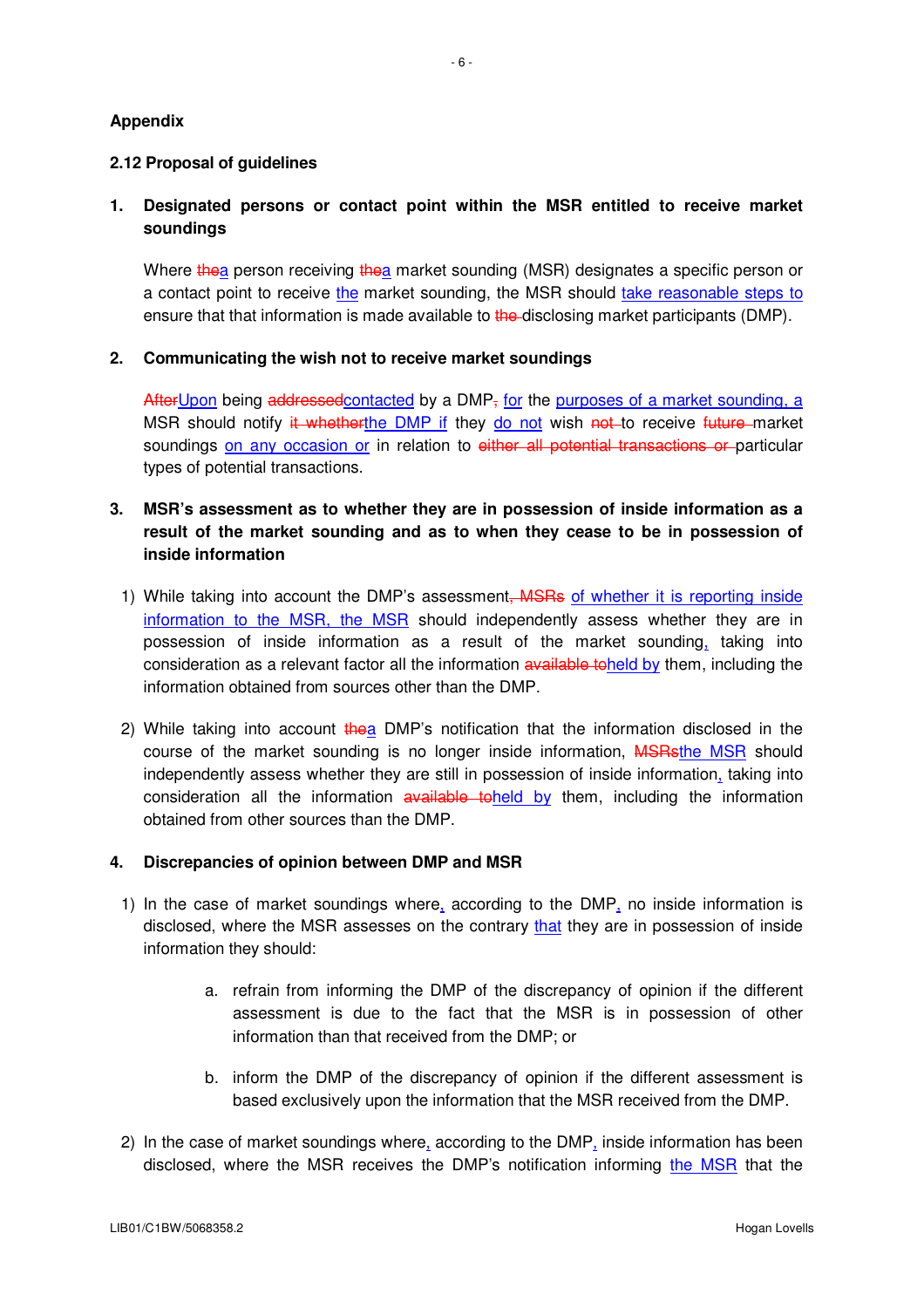information communicated in the course of the market sounding has ceased to be inside information and disagrees with the DMP's conclusion, the MSR should:

- a. refrain from informing the DMP of the discrepancy of opinion if the different assessment is due to the fact that the MSR is in possession of other information than that received from the DMP; or
- b. inform the DMP of the discrepancy of opinion if the different assessment is based exclusively upon the information that the MSR received from the DMP.

#### **5. Internal procedures and staff training**

1) The MSR should establish, implement and maintain internal procedures to:

- a. ensure that the information received in the course of thea market sounding is internally communicated only through pre-determined reporting lines and on a need-to-know basis;
- b. ensure that the function or body entrusted to assess whether the MSR is in possession of inside information as a result of the market sounding areis clearly identified and is composed of staff properly trained to that purpose;
- c. manage and control the flow of inside information arising from the market sounding within the MSR and its staff, in order for the MSR and its staff to comply with Articles 8 and 10 of MAR.
- 2) The MSR should ensure that the staff receiving and processing the information provided in the course of thea market sounding are properly trained on the relevant internal procedures and on the prohibitions, under Articles 8 and 10 of MAR, arising from being in possession of inside information.

# **6. List of MSR's staff that are in possession of the information communicated in the course of the market soundings**

For each market sounding, MSRs should draw up a list of the persons working for them thattheir staff who are in possession of the information communicated in the course of the market soundingssounding.

#### **7. AssessmentIdentification of related issuers and financial instruments**

Where the MSR has assessed that they are in possession of inside information as a result of a market sounding, the MSR should identify all the issuers and financial instruments to which that inside information relates.

#### **8. Written minutes or notes**

Where in accordance with [Article 6(2)(d) of Delegated Regulation (EU) .../...[RTS on Market soundings]] the DMP has drawn up written minutes or notes of thean unrecorded meetingsmeeting or unrecorded telephone conversation, the MSRs with a MSR and has provided a copy to the MSR, the MSR should: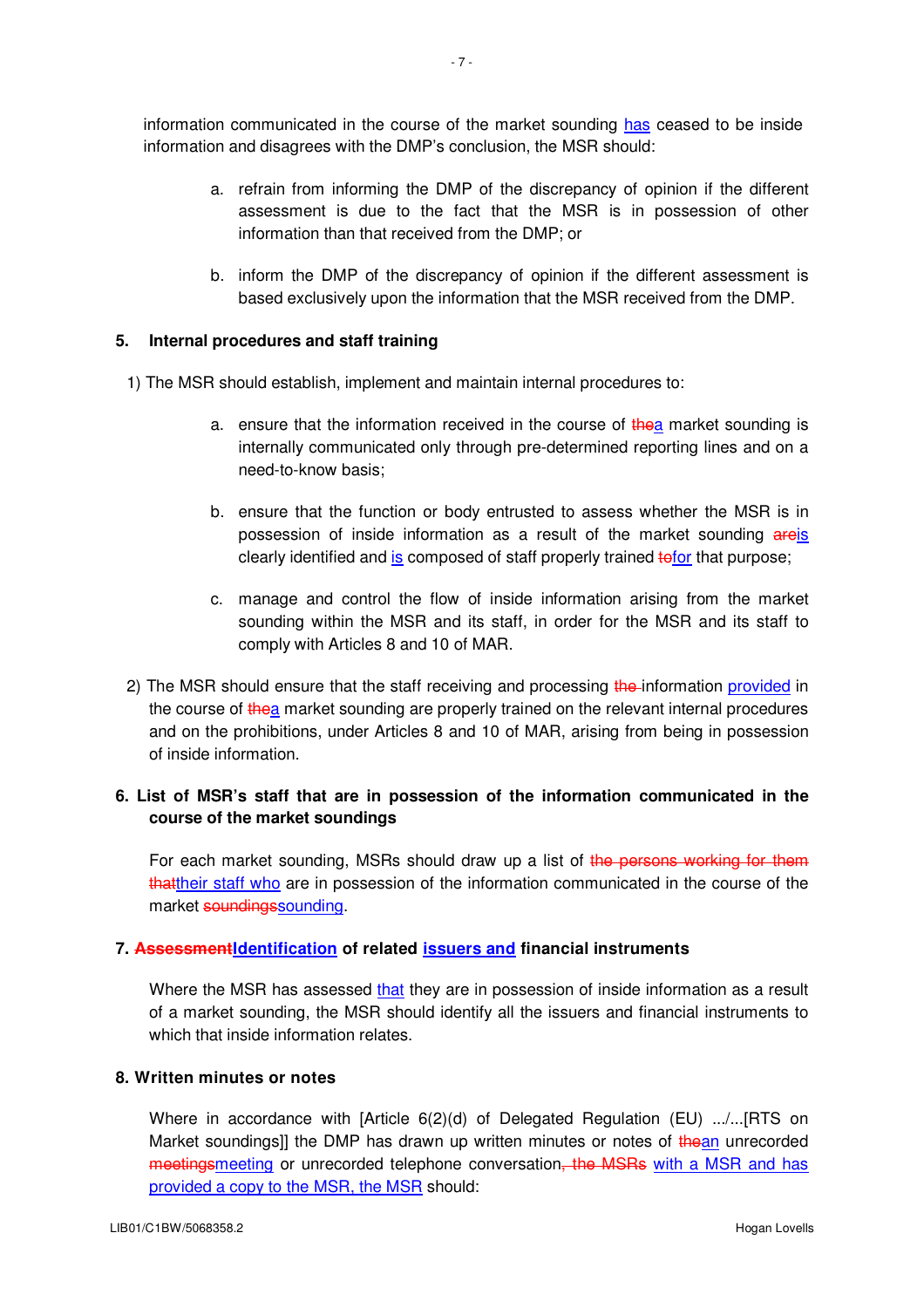- a. sign the copy of these minutes or notes where they agree uponwith their content; or
- b. provide the DMP with their own version of the minutes or notes duly signed within five working days after the market sounding receipt of the MSR's minutes or notes where they do not agree **uponwith** the content of the minutes or notes drawn up by the DMP.

## **9. Record keeping**

MSRs should keep records in a durable medium that ensures accessibility and readability for a period of five years of:

- a. the notifications referred to in paragraph 2;
- b. the assessments referred to in paragraph 3 and the reasons therefor;
- c. the discrepancy of opinion referred to in paragraph 4;
- d. the procedures referred to in paragraph 5;
- e. the lists referred to in paragraph 6; and
- f. the assessment of relatedidentification of issuers and financial instruments referred to in paragraph 7.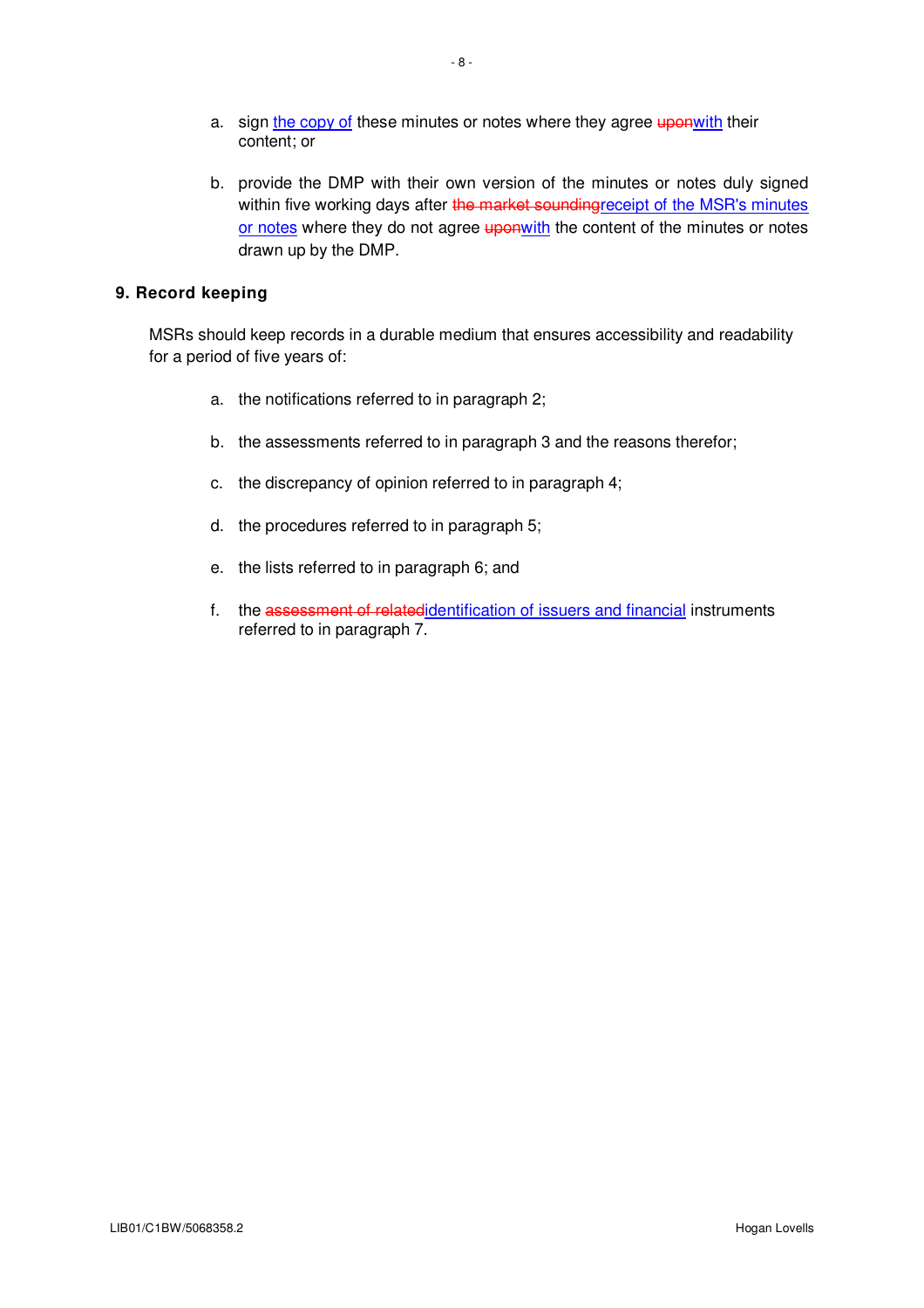### **3.4 Proposal of guidelines**

#### **1. Legitimate interests of the issuer for delaying disclosure of inside information**

For the purposes of point (a) of Article 17(4) of Regulation (EU) No 596/2014, the cases where immediate disclosure of the inside information is likely to prejudice the issuers' legitimate interests could include but are not limited to the following circumstances:

- a. the issuer is conducting negotiations, where the outcome or normal pattern of such negotiations would be likely be jeopardised to be adversely affected by immediate public disclosure of that information;
- b. the financial viability of the issuer is in grave and imminent danger, although not within the scope of the applicable insolvency law, and immediate public disclosure of the inside information would seriously prejudice the interests of existing and potential shareholders, jeopardising by adversely affecting the conclusion of the negotiations aimed at ensuring the financial recovery of the issuer;
- c. the inside information relates to decisions taken or contracts entered into by the management body of an issuer which need, pursuant to national law or the issuer's bylaws, the approval of another body of the issuer, other than the shareholders' general assembly, of the issuer in order to become effective, provided that all the following conditions are met:
	- i. immediate public disclosure of that information before such a definitive approval would jeopardise the correct assessment of the information by the public;
	- ii. an announcement explaining that such approval is still pending would jeopardise the freedom of decision of the other body;
	- iii. the issuer arranged for the decision of the body responsible for such approval to be made, possibly, within in so far as reasonably practicable, on the same day as the decision taken or contract entered into by the management body; and
	- iv. it cannot reasonably be expected that the decision of the body responsible for such approval is not expected to be in line withwill necessarily follow the decision of the management body, as for instance it would be where [the majority of] members of such body is the expression of the same shareholders represented inand the management body or in casesare representatives of the same particular shareholders or where such body has consistently approved the management body's decisions on similar issues.